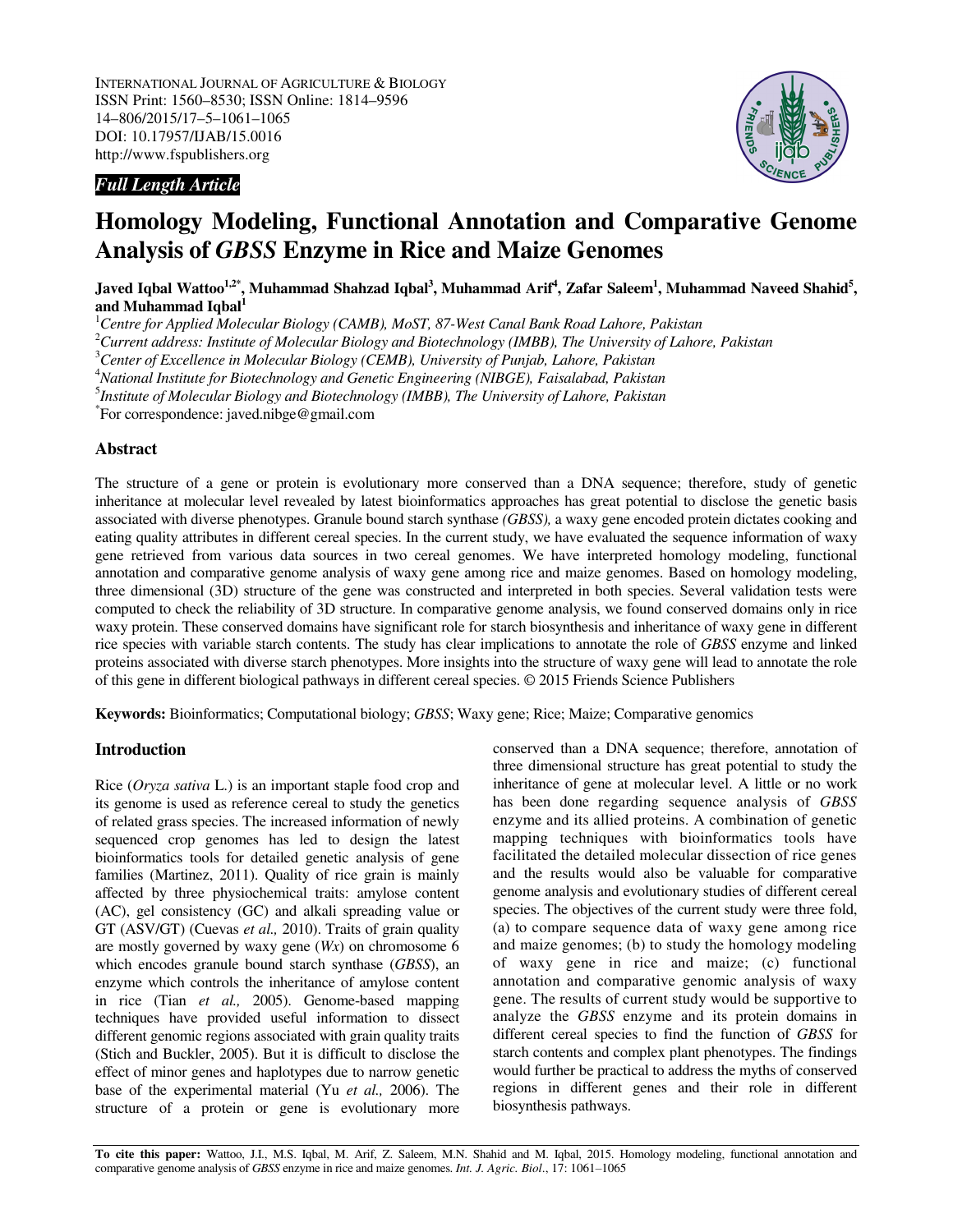## **Materials and Methods**

#### **Sequence Analysis**

The amino acid sequences of waxy gene of rice and maize were retrieved from NCBI data base using primary accession name for each variety (http://www.ncbi.nlm.nih.gov/). About 15 amino acid sequences for each species were used for sequence analysis.

#### **Homology Modeling of Waxy (***Wx***) Gene**

A similarity-based sequence search was conducted using NCBI with non-redundant database using BLAST tool (http://blast.ncbi.nlm.nih.gov/Blast.cgi). The raw sequences of both species were translated to amino acid sequences using ExPASy translate tool (http://web.expasy.org/translate). The translated sequences were then processed with Swiss-Model tool (http://swissmodel.expasy.org/) to build 3D structure. All the translated sequences of both species were used to get 3D structure for further functional annotation and computational genomic analysis.

#### **Functional Annotation**

Based on sequence similarity, the waxy gene was analyzed for the presence or absence of conserved domains and orthologous and paralogous gene families. This study was conducted using three different types of bioinformatics tools; NCBI Conserved Domains Database (NCBI-CDD) (Marchler *et al.,* 2011), Protein families database (Pfam) (Aranda *et al.,* 2010) and InterProScan (Zdobbnov and Apweiler, 2001). NCBI-DD is a tool for protein annotation having a huge data of multiple sequence alignment to study full length proteins. Pfam database uses Markov models to annotate multiple sequence alignment while InterProScan combines signatures of different proteins native to InterPro member along with its corresponding InterPro.

#### **Comparative Genomics**

The reliability of predicted 3D structures of all the proteins of waxy genes were checked using Ramachandran plot. Ramachandran plots were finally obtained as homology model and template for quality assessment of 3D model. 3D models of all the proteins were compared to differentiate the patterns of distribution of Alpha helicles, Beta plated sheets and interconnecting loops.

## **Results**

The present study focused to describe homology modeling, functional annotation and comparative genomic analysis of waxy gene in two cereal genomes using different bioinformatics approaches.

## **Homology Modeling**

Protein 3D structure was constructed using Swiss model (http://swissmodel.expasy.org/) to study the localization and interaction of proteins in stable confirmation. In structural genomics and proteomics, homology modeling is one of the reliable method for comparative analysis. A defined sequence alignment is crucial to build a reliable 3D structure. Sequence alignment was performed using BLASTP software. Both template and query sequence were aligned using algorithms of multiple sequence alignment. The sequence homology of waxy gene of rice (Table1) ranged from 98–99% while the waxy gene from maize (Table 2) was  $82-88\%$  (Fig. 1a and Fig 2a).

#### **Functional Annotation**

For rice accessions, 3D model was constructed using Swiss model and reliability of 3D model was confirmed using Ramachandran plot (Fig. 1). The point at which charge on protein becomes zero is called an isoelectric point (PI). The ratio of PI/Mw was estimated by using PROCHECK (http://www.ebi.ac.uk/thornton-srv/software/PROCHECK). The same tool (PROCHECK) was used to constructed Ramachandran plot. All rice accessions (IR-64, Azucena, IRBB-57, Super-Basmati and Basmat-370) showed 99% Ramachandran reliability with PI/Mw 8.47/6609, 7.99/7764, 8.32/6509, 6.84/7609 and 7.95/8906 respectively (Table 1). Similarly, the maize accessions (Jinnuo-2, Da-M40, 20V-18, Bainianzongh and Xiaobaiyumi) revealed 100% (except 20V-18 with 99%) Ramachandran reliability with PI/Mw 9.37/6509, 8.69/8664, 9.29/5709, 7.94/8509 and 8.55/8607 respectively (Table 2).

#### **Comparative Genome Analysis**

Once the functional study of waxy gene and its proteins was completed in rice and maize, a comparative genome analysis was performed for further characterization. Both sequences of waxy gene in rice and maize (IR-64 and Jinnuo-2) were translated to proteins using Swiss model. The web-based tool Inter-pro (http://www.ebi.ac.uk/interpro) was used to compare the protein sequence of waxy gene in two species. The results revealed two domains (Starch synthase, catalytic domain and Glycosyl transferase, family 1) in waxy protein of rice while only one domain (Starch synthase, catalytic domain) was found in maize (Fig. 3). Starch synthase catalytic domain was found similar between rice and maize. The amino acid length in rice and maize proteins was estimated 605 and 263 respectively (Fig. 3). The results of pairwise sequence alignment using LALIGN (http://www.ebi.ac.uk/Tools/psa/) showed that a total of 265 amino acids overlapped between two amino acid sequences. Alignment analysis further showed 70% identity and 87% similarity between waxy proteins of maize and rice.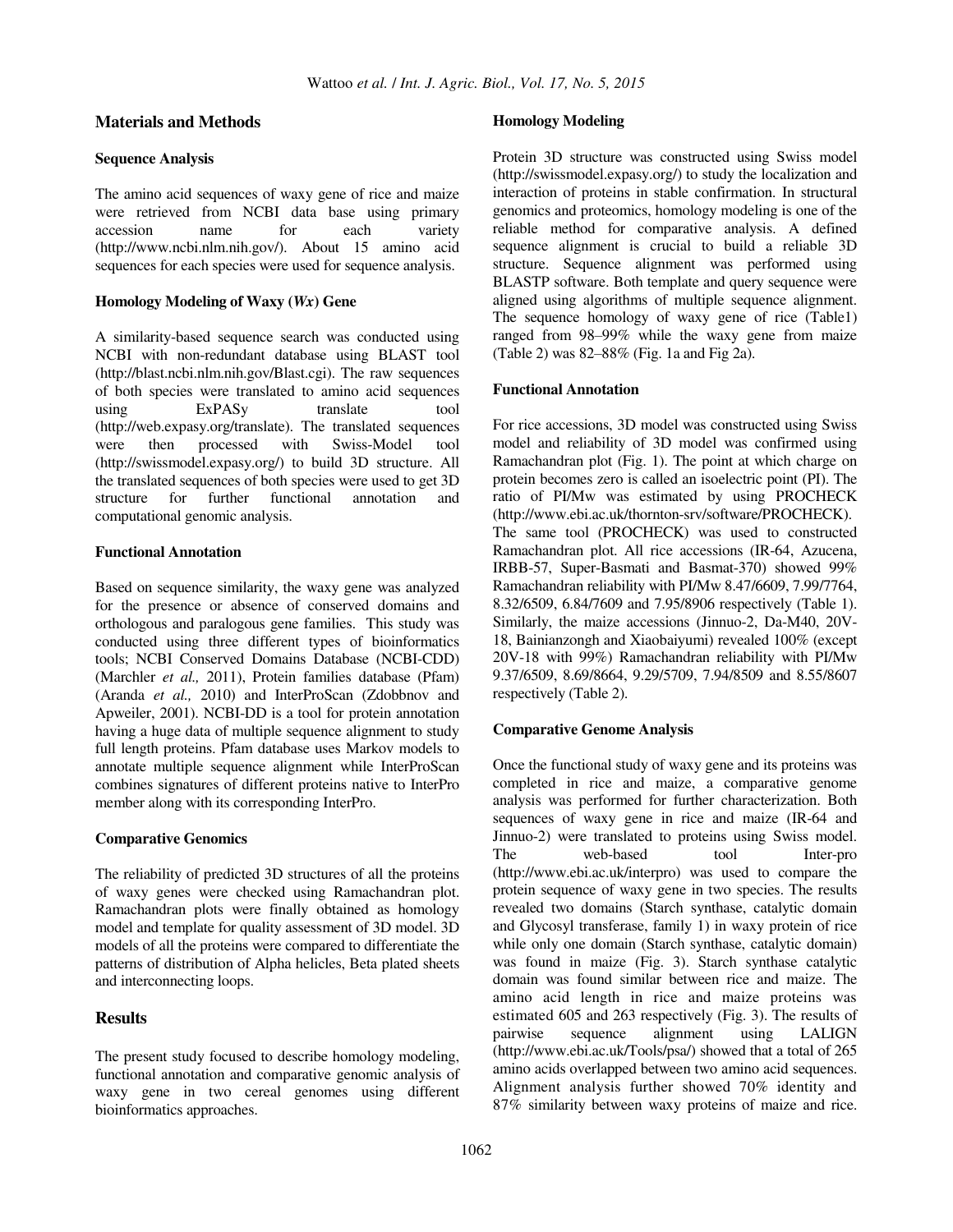**Table 1:** Statistical simulations based on homology modeling, functional annotation and comparative sequence analysis of waxy gene in five rice accessions

| Rice Accession     | Type                                                                                                                                                                 | Gene                                                                     | Seq identity %                                      | Ramachandaran %                                               | PI/Mw                                                                                                                                                                                                                                                                                                                          | Errat %                                                                  | Verify3D%                                           |  |  |  |
|--------------------|----------------------------------------------------------------------------------------------------------------------------------------------------------------------|--------------------------------------------------------------------------|-----------------------------------------------------|---------------------------------------------------------------|--------------------------------------------------------------------------------------------------------------------------------------------------------------------------------------------------------------------------------------------------------------------------------------------------------------------------------|--------------------------------------------------------------------------|-----------------------------------------------------|--|--|--|
| IR-64              | Indica                                                                                                                                                               | <b>GBSS</b>                                                              | 99.04                                               | 99.1                                                          | 8.47/6609                                                                                                                                                                                                                                                                                                                      | 87.29                                                                    | 90.22                                               |  |  |  |
| Azucena            | <i>Indica</i>                                                                                                                                                        | <b>GBSS</b>                                                              | 99.04                                               | 99.7                                                          | 7.99/7764                                                                                                                                                                                                                                                                                                                      | 93.125                                                                   | 92.61                                               |  |  |  |
| IRBB-57            | <b>Indica</b>                                                                                                                                                        | <b>GBSS</b>                                                              | 99.04                                               | 99.7                                                          | 8.32/6509                                                                                                                                                                                                                                                                                                                      | 93.125                                                                   | 92.61                                               |  |  |  |
| Super Basmati      | Temp. Japonica                                                                                                                                                       | <b>GBSS</b>                                                              | 98.85                                               | 99.7                                                          | 6.84/7609                                                                                                                                                                                                                                                                                                                      | 92.917                                                                   | 92.42                                               |  |  |  |
| Basmati-370        | Temp. Japonica                                                                                                                                                       | <b>GBSS</b>                                                              | 98.85                                               | 99.7                                                          | 7.95/8906                                                                                                                                                                                                                                                                                                                      | 92.917                                                                   | 92.42                                               |  |  |  |
|                    | Model-Template Alignment                                                                                                                                             |                                                                          |                                                     |                                                               |                                                                                                                                                                                                                                                                                                                                |                                                                          |                                                     |  |  |  |
| $3\nu u$ e.i.A     | AModel_OZMSALTTSQLATSATOFGIADRSAPSSLLRROFQGLKPRSPAGGDATSLSVTTSARATPKQQRSVQ 48                                                                                        |                                                                          |                                                     |                                                               | Model-Template Alignment<br>/Model_02MAALATSOLVATRAGLGVFDASTFRRGAAQGLRGARASAAADTLSMRTSARAAFRRQQQARRGGR                                                                                                                                                                                                                         |                                                                          |                                                     |  |  |  |
|                    | Model_02 ROSKRFPSVVVYATOAG <b>HNVVFVGAEHAFWSKTGGLGDVLGGLFPAMAANGHRVMVISFRYDQYK</b> 100                                                                               |                                                                          |                                                     | $3\nu u$ e.l.A                                                |                                                                                                                                                                                                                                                                                                                                |                                                                          |                                                     |  |  |  |
| Jvae.1.A           | Model_02 DAWDTSVVARIKVADRYKKVAFFKCYKROVDRVFIDHPSFLKKVWOKTOKKIYOFDTGVDYKDNQ 196                                                                                       |                                                                          | NHYVETGAERAPHEKTGSLODVLOOLPPAHAMONAVHVIIPRYDQYK \$? | $2\nu u$ e.1.A                                                | Model_02 FFSLVVCASA0 KNVVFVOARHAFMSKTGGLGDVLGGLFFAHAANG)(RVHVVSFRYDQYKDAMDTS<br>MHYVESOARBAPMSKTODLODVLOOLPPAMAANOMAVMY EPAYDQYKDAMDTS<br>Model_02 WYRRIENHODOYRTVRFFNQYKROVDRVFVDHPLFLERVWOKTEEKIYOPVAOTDYRDNQLRFSLE<br>3vue, 1, A VV · EIK > D · YE · VREEBOXER OVDRYF : DHP · FLE · VHORT · EKIYOP · ' O · DY · DNQ · RFSLL |                                                                          |                                                     |  |  |  |
|                    | JVae.1.ADAMDTSVVAKIKSADAVERVAFEBONKORVDAVFIDHPSFLEKVWGKTGEKIYGPDTGVDYKDNQ.122                                                                                        |                                                                          |                                                     |                                                               |                                                                                                                                                                                                                                                                                                                                |                                                                          |                                                     |  |  |  |
| 3vue.1.AMRFSLLCQAA | Model_02 HAFSLLCOAP RILM E - HHMPYFKGTYGEDVVFVCHDWHTGPLASYLKMNYGFNGIYRMAKVA 214<br>APRIL HNNPYFKGTYGEDVVFVCBOMNTGPLASYLKNNYQPNGIYANAKVA 107                          |                                                                          |                                                     |                                                               | Model 02 COAALEAPRILS LMNNPYFSOPYOKDVVFVCNDMNTOPLSCYLKSNYQSNGIYRDAKTAFCINNI                                                                                                                                                                                                                                                    |                                                                          |                                                     |  |  |  |
|                    | Model_02 CIMMISYQORFAFADYPALNLSERFRSSFDFIDOYDTPVKORKINMMKAOILEADRVLTVSPYY >>><br>3Voe, S.A.F.C.DHNISYQONFAPEDVPELASLIERFRSSPOFIDOVDTPVKORKIDMHKAOILKADDVL.DVSDVY-882 |                                                                          |                                                     |                                                               | 3vue, 1, ACQAALEAPRIL: LNNNPYF: 0: YOEDVYFYCBONKTOPL: : YLK: NYQ: ::01YA: AK: AFCINNI<br>Model_02 NYQURFAFSDYFKLNLFKRFKSSFDFIDOYKKFVKORKINNOKAUILKADRVLTVSFYYAKKLIN                                                                                                                                                            |                                                                          |                                                     |  |  |  |
|                    | Model 02 ASSETSGIARGCSLDNIMRLTGITGIVNOMBVSEMDFSMDFTFARVDATTAIKKALNMKALGA 114                                                                                         |                                                                          |                                                     |                                                               | 3vue, 1, A 5 Y Q OB FAP   DYPE LN L (ERP   S S P) DYL DOY     PYEORK I SHHKA O I LEA DRYL DV SPYYAKE L US<br>Model 02 DIAROCHLONIMRLTOITOIVHOMOVSEWDFSRDKYIAVKYDVSTAVHAKRLHKEALQAKVOLFV                                                                                                                                        |                                                                          |                                                     |  |  |  |
|                    | 3vue.1.AAKKLIJSGIARGCKLDNIMRLTGIEQIVNGMDVSKWDPSKDKYITAKYDATTAIKALNKKALQA 317<br>Model_02 AGLPVORKIPLIAFIGRLEEQKOPDVHAAAIPELHQEDVQIVLLOTOKKKFEKLLKSHEEKYPG ***        |                                                                          |                                                     |                                                               | JVue, 1, A 01AROCELDNIMRLTOIRDIVNOMDVSEMDPS: DRVI!\AKYD\!TA_EAKALNKEALQAG\0LPV                                                                                                                                                                                                                                                 |                                                                          |                                                     |  |  |  |
|                    | JYUH, I.A EAGLPVDRKIPLIAFIGREE QROPDVHAAAIPKIMQKDVQIVLIOTOKKKPKKLLKSHKKRIVPG HO                                                                                      |                                                                          |                                                     |                                                               | Model 02 DRNIFE-VAPIORLERQKOFDVHAAAIPQLHEHVEDVQIVLLGTGKKKFERHLHSAREKFI<br>3vus.1.ADA:1PL AFPORDER ORDEDVHAAA1F 124; EDVOIVEDOTORKEE 1: 1:8:880 PORVAA                                                                                                                                                                          |                                                                          |                                                     |  |  |  |
|                    | Model_02 KVRAVVXFNAFLANLINAGADVLAVFSRFEFCGLIQLOGHRYGTFCACASTGGLVDTVIEGKTGF \$14<br>JVORILARVRADVRPNAPLANLINAGADVLADPSRPEPCOLEQLNGYOTPCADASTOGLYDTVIBORTOF.447        |                                                                          |                                                     |                                                               | Model 02 WWKFNAALAHNIHAGADVLAVTSRFEFCGLIQLQGMRYGTFCACASTGGLVDTIIEG                                                                                                                                                                                                                                                             |                                                                          |                                                     |  |  |  |
|                    | Model_02 EMORLSVDCKVVEPSDVKKVAATLKRAIKVVOTPAYREMVRNCMNQDLSWKOFAKNWENVLLOLO                                                                                           |                                                                          |                                                     |                                                               | JYUR.1.A YVKFIA : LAN INASADVLAY: SRFEPCOLIQLQOHRYOTPCACASTOGLYDT: IBOKTGFBNOR<br>Model_02 EXVDCHVVKFADVKKVATTLORAIKVVGTFAYKKHVANCHIQDLSWKGFAKNWKNVLLSLGVA00                                                                                                                                                                   |                                                                          |                                                     |  |  |  |
|                    | 3vos.1.AğMORLSVDCKVVEPSDVKKVAATLKRAIKVVOTPAYEEMVRNCMNQDLSNKOPAKNWENVLIOLO 113<br>Model_02 MAGSAPGIEGDEIAPLAKENVAAP                                                   |                                                                          | 408                                                 |                                                               | Jvue. 1.A LSVDC / VVEP · DVKKVA · TL · RAIKYVOTPAYEENVANCH  QDLSMKOPAKNWENVLI/ LGVAG /                                                                                                                                                                                                                                         |                                                                          |                                                     |  |  |  |
|                    | <b>Jyue.1.AVAGSAPGIEGDEIAPLAKENVAAP</b>                                                                                                                              |                                                                          | 5.54                                                | Model_02 EPOVEGEEIAPLAKENVAAP<br>Svue.1.A POIEGIEIAPLAKENVAAP |                                                                                                                                                                                                                                                                                                                                |                                                                          |                                                     |  |  |  |
|                    |                                                                                                                                                                      | <b>MONOMER</b><br>QMEAN4<br>$C\beta$<br>All Atom<br>Solvation<br>Torsion | 2.36<br>$-1.34$<br>$-1.43$<br>$-0.17$               |                                                               |                                                                                                                                                                                                                                                                                                                                | <b>MONOMER</b><br>QMEAN4<br>$C\beta$<br>All Atom<br>Solvation<br>Torsion | $-2.23$<br>$-1.30$<br>$-1.52$<br>$-0.44$<br>$-2.04$ |  |  |  |
| D                  | Ramachandran Plot<br>$^{\rm o}$ 1                                                                                                                                    |                                                                          |                                                     | D                                                             |                                                                                                                                                                                                                                                                                                                                | Ramachandran Plot                                                        |                                                     |  |  |  |
| 180                |                                                                                                                                                                      |                                                                          |                                                     | 180                                                           |                                                                                                                                                                                                                                                                                                                                | 13                                                                       |                                                     |  |  |  |
| 135                |                                                                                                                                                                      |                                                                          |                                                     | 135                                                           |                                                                                                                                                                                                                                                                                                                                |                                                                          |                                                     |  |  |  |
| 90                 |                                                                                                                                                                      |                                                                          |                                                     |                                                               |                                                                                                                                                                                                                                                                                                                                |                                                                          |                                                     |  |  |  |
|                    |                                                                                                                                                                      |                                                                          |                                                     | $^{oa}$                                                       |                                                                                                                                                                                                                                                                                                                                |                                                                          |                                                     |  |  |  |
| 45                 |                                                                                                                                                                      |                                                                          |                                                     | 45                                                            |                                                                                                                                                                                                                                                                                                                                |                                                                          |                                                     |  |  |  |
| $\mathbf{o}$       |                                                                                                                                                                      |                                                                          |                                                     | Psi (degrees)<br>$\circ$                                      |                                                                                                                                                                                                                                                                                                                                |                                                                          |                                                     |  |  |  |
| $-4.5$             |                                                                                                                                                                      |                                                                          |                                                     |                                                               |                                                                                                                                                                                                                                                                                                                                |                                                                          |                                                     |  |  |  |
|                    |                                                                                                                                                                      | 8 333 (A)                                                                |                                                     | $-45$                                                         |                                                                                                                                                                                                                                                                                                                                |                                                                          | evs press                                           |  |  |  |
| $-90$              |                                                                                                                                                                      |                                                                          |                                                     | $-90$                                                         |                                                                                                                                                                                                                                                                                                                                | E 336 (A)                                                                |                                                     |  |  |  |
| $-135$<br>$-1.80$  | $-135$<br>ó<br>Phi (degrees)                                                                                                                                         | 4.5<br>$\infty$                                                          | 135<br>180                                          | $-135$<br>$-1.80$                                             | $-135$                                                                                                                                                                                                                                                                                                                         | <b>SYLWAY</b><br>ó                                                       | 135                                                 |  |  |  |
|                    | <b>Plot</b> atatistics                                                                                                                                               |                                                                          |                                                     |                                                               |                                                                                                                                                                                                                                                                                                                                | Phi (degrees)<br><b>Plot</b> statistics                                  |                                                     |  |  |  |
|                    | $\frac{[A,B,A]}{[AB,A,B]}$                                                                                                                                           |                                                                          |                                                     |                                                               |                                                                                                                                                                                                                                                                                                                                | nom (A.M.L.)<br>Impirem (A.M.L.M.)<br>A regiona (I.M.)                   | 謂                                                   |  |  |  |
|                    | wigh class and non-profine seat<br>dates cenet. Ony and Post<br>and and a                                                                                            | 428                                                                      | 100.09                                              |                                                               | complexion and non-position to                                                                                                                                                                                                                                                                                                 |                                                                          | 433                                                 |  |  |  |
|                    | er of glorine reskfæs (shown as hiangles)<br>er of postne residens                                                                                                   | yt a                                                                     |                                                     |                                                               | <b>Renormal City and Post</b><br>daes of gitarine sex kines cahoon as biang bo<br>tors of profine sextilises                                                                                                                                                                                                                   |                                                                          | ä                                                   |  |  |  |
|                    | shows out sweetsbar                                                                                                                                                  |                                                                          |                                                     |                                                               | <b>Yotel number of resident</b>                                                                                                                                                                                                                                                                                                |                                                                          |                                                     |  |  |  |

Fig. 1: Sequence and Structure analysis of Waxy gene (*Wx*) in Rice. (A) Sequence and template alignment of waxy gene prior to translation and 3D structure (B) Homology model of rice waxy gene, alpha helices are shown in blue color, beta plated sheets in orange blue and coils in brown color (C) Statistical angles between different domains (D) Ramachandran plot of waxy gene for reliability of 3D structure

**Fig. 2:** Sequence and Structure analysis of Waxy gene (*Wx*) in Maize. (A) Sequence and template alignment of waxy gene prior to translation and 3D structure (B) Homology model of rice waxy gene, alpha helices are shown in blue color, beta plated sheets in orange blue and coils in brown color (C) Statistical angles between different domains (D) Ramachandran plot of waxy gene for reliability of 3D structure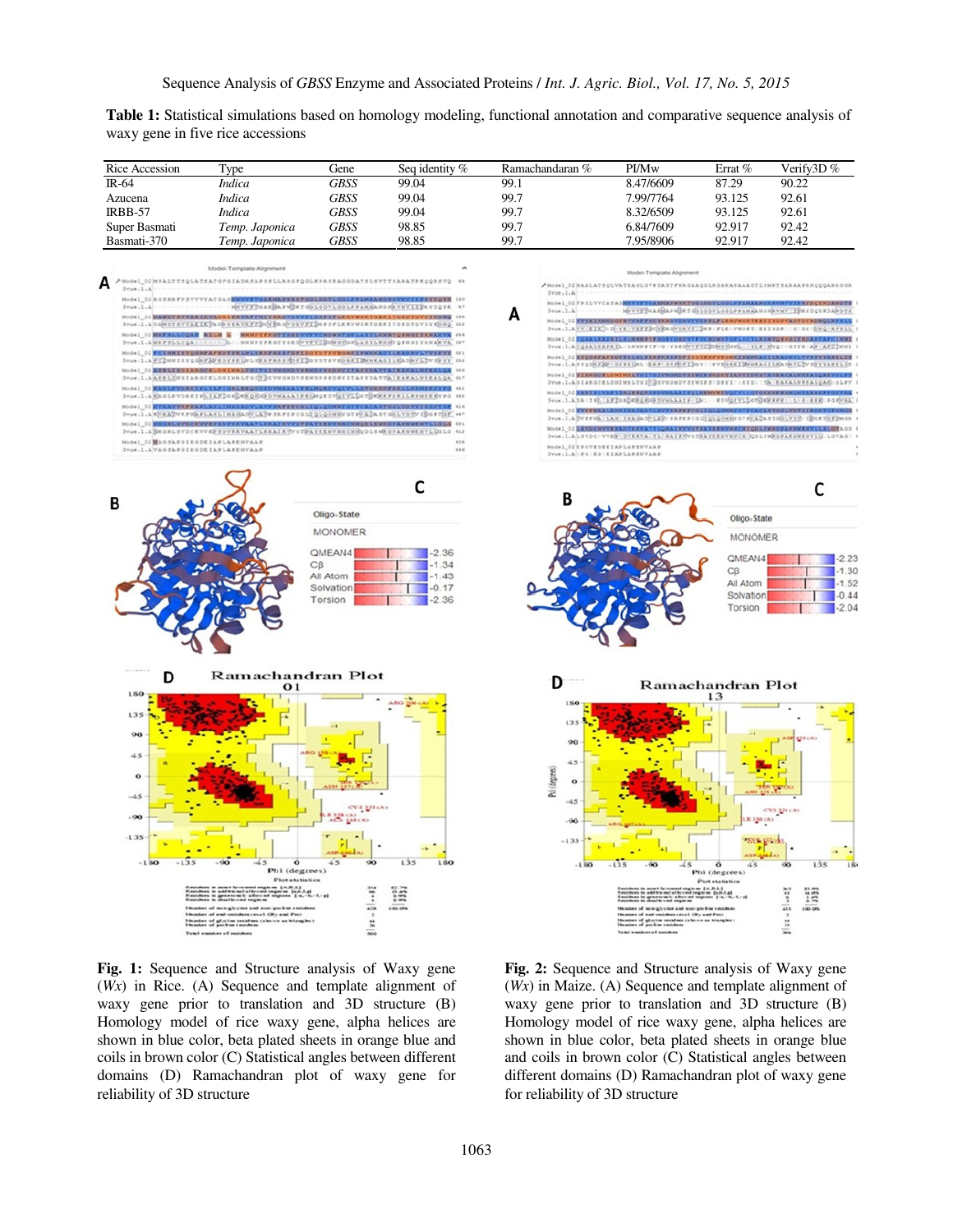| Maize Accession | Type            | Gene | Seq identity % | Ramachandaran % | <b>PI/Mw</b> | Errat % | Verify $3D\%$ |
|-----------------|-----------------|------|----------------|-----------------|--------------|---------|---------------|
| Jinnuo-2        | '. aestivum     | GBSS | 85             | 100             | 9.37/6509    | 79      | 83.98         |
| $Da-M40$        | '. aestivum     | GBSS | 82             | 100             | 8.69/8664    |         | 83.78         |
| 20V-18          | '. aestivum     | GBSS | 88             | 99              | 9.29/5709    | 92      | 93.69         |
| Bainianzongh    | <i>aestivum</i> | GBSS | 85             | 100             | 7.94/8509    | 79      | 83.98         |
| Xiaobaivumi     | aestivum        | GBSS | 82             | 100             | 8.55/8607    | 76      | 83.7          |

**Table 2:** Statistical simulations based on homology modeling, functional annotation and comparative sequence analysis of waxy gene in five maize accessions



**Fig. 3:** Comparative genomic analysis showing the domain difference in the waxy protein sequence of maize and rice

Rice grain consisted of about 90% starch, which is again divided into amylose and amylopectin with 2‒35% and 65% respectively. The starch ratio in maize varies from  $40-60\%$ depending on variety type. The additional domain in rice waxy protein may be associated with increased starch content in rice grain, which ranges from 0–35%.

#### **Discussion**

The waxy protein *GBSS* primarily dictates the cooking and eating quality traits in rice and knowing the detailed structure of protein is essential to study the inheritance (origin and evolution) of waxy gene in different cereal species. Many scientists studied the genetic basis of waxy gene using different genetic mapping approaches (Lanceras *et al.,* 2000; Fan *et al.,* 2005; Tian *et al.,* 2005). But little or no work was done to study its 3D structure. The previously reported function of waxy gene and its protein *(GBSS)* to control the cooking and eating quality traits in cereals is well documented in rice (Septiningsih *et al*., 2003; Li *et al.,* 2004). The present study describes an organized workflow using latest bioinformatics tools to describe functional annotation of waxy gene based on homology modeling and comparative genome analysis. The functional annotation was revealed using three webbased tools: NCBI-CDD (http://www.ncbi.nlm.nih.gov/cdd/), Swiss-model (http://swissmodel.expasy.org/) and Euk-mPloc 2.0 (http://www.csbio.sjtu.edu.cn/bioinf/euk-multi-2/). The 3D model revealed three different types of structures (Alpha helicles, Beta plated sheets and Interlopes) (Fig. 1b). The protein domains present in alpha helicles are mostly found in cell membranes and play significant role in transport while the domains of beta plated sheets have intracellular localization. The function of interlopes is to connect different domains and structures. The additional

domain in rice waxy protein may be associated with increased starch content in rice grain. Similarly, availability of reference genome sequence of rice can be used as prototype to identify different genes and their associations with complex phenotypic traits. The sequence information from other cereal species like wheat and maize would further be helpful for comparative genomic study and phylogenetic analysis.

#### **Conclusion**

In the current study, we have interpreted the results of homology modeling, functional annotation and comparative genome analysis of waxy gene enzyme, *GBSS* and its associated proteins in two cereal genomes using latest bioinformatics approaches. Conserved domains were found only in rice waxy protein in comparative genome analysis. These conserved domains have significant role for starch biosynthesis and inheritance of waxy gene in different rice species with variable starch contents. The study has clear implications to annotate the role of *GBSS* enzyme associated with diverse plant phenotypes. The waxy gene has the same function in maize and rice but the presence of extra domain in rice protein may be associated with different levels of starch phenotypes. However, further bioinformatics analysis focusing on many other cereal species is obligatory to explain the structural image and functions of these genes and linked proteins in detail.

#### **Acknowledgements**

The work was part of project, funded by Ministry of Science and Technology (MoST), Govt. of Pakistan. The authors wish to thank the anonymous reviewers for their valuable suggestions and thoughtful comments.